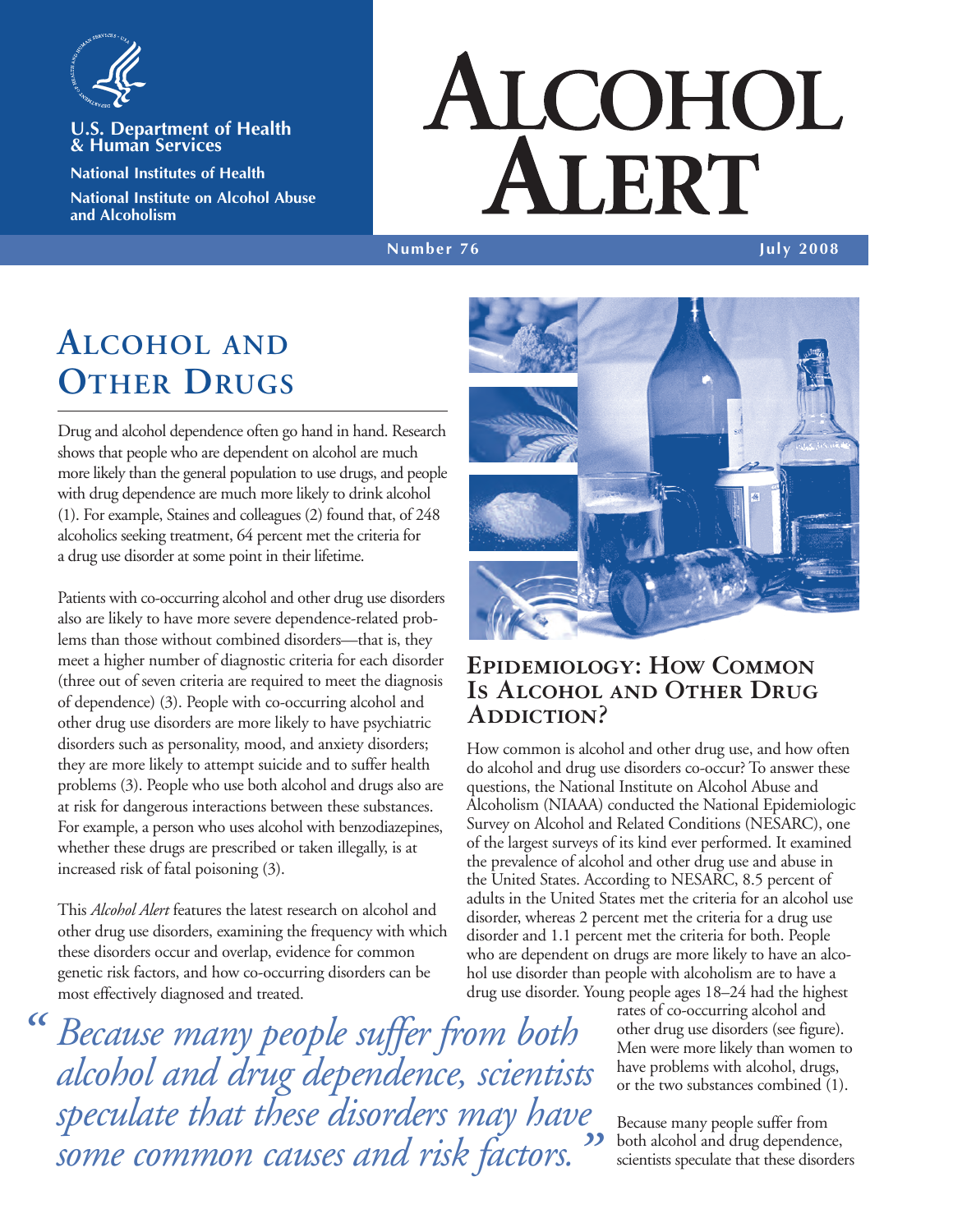

may have some common causes and risk factors, as described below.

## **The Genetics of Alcohol and Other Drug Use Disorders— Shared Risk Factors?**

Research has established that some of the risk for addiction to both drugs and alcohol is inherited. Children of alcoholics are 50 to 60 percent more likely to develop alcohol use disorders than people in the general population (4). Similarly, children of parents who abuse illicit drugs may be 45 to 79 percent more likely to do so themselves than the general public (5–7). This suggests that some of the risk factors for alcohol and other drug use are rooted in genetics, though studies of specific families have not proven a genetic contribution.

Researchers believe that some of the same genes that increase a person's risk for problems with alcohol also might put him or her at greater risk for drug dependence. Moreover, those same genes might increase the risk for other psychiatric problems, such as conduct disorder and adult antisocial behavior (i.e., externalizing behaviors) (8).

Much of the most compelling evidence for this apparent genetic link is based on twin and adoption studies.<sup>1</sup> For example, in 2003, Kendler and colleagues (9) analyzed data from the Virginia Twin Registry. They compared rates of alcohol, drug, and other externalizing disorders in identical and fraternal twins. They found that, in identical twins, when one twin was dependent on alcohol or on drugs, the second twin was much more likely (than a second fraternal

twin) to have a problem with drugs or alcohol or to have an externalizing disorder. The study suggested that certain genes put people at risk for both alcohol and other drug use disorders, as well as externalizing disorders, whereas other genes put people at risk for specific types of disorders. These disorder-specific genes often are linked to how the body breaks down (or metabolizes) specific drugs and alcohol (8).

## **Diagnosing Substance Use Disorders: Barriers and Challenges**

An accurate diagnosis is the first step toward treatment and recovery. However, diagnosing people with drug and alcohol disorders can be complicated, especially when these disorders occur concurrently. There are barriers to diagnosis: For example, patients may be unwilling to talk about their addiction, and clinicians may be unaware of the signs and symptoms of abuse and dependence.

Clinicians should screen patients for alcohol and other drug use disorders in a systematic, step-by-step fashion. One resource that can help is NIAAA's publication *Helping Patients Who Drink Too Much: A Clinician's Guide.* The *Guide*  takes clinicians through a series of steps, outlining what questions to ask patients. It presents information—such as defining a standard drink and the recommended daily and weekly drinking limits—that can help both clinicians and

<sup>&</sup>lt;sup>1</sup> Adoption studies compare the risk of alcoholism in biological relatives with the risk in adoptive relatives of alcoholics (e.g., an adopted-away child of an alcoholic parent). Twin studies compare the risk of alcoholism in pairs of twins reared in the same environment, examining both identical twins (i.e., twins who share 100 percent of their genes) and fraternal twins (i.e., twins who share, on average, only 50 percent of their genes).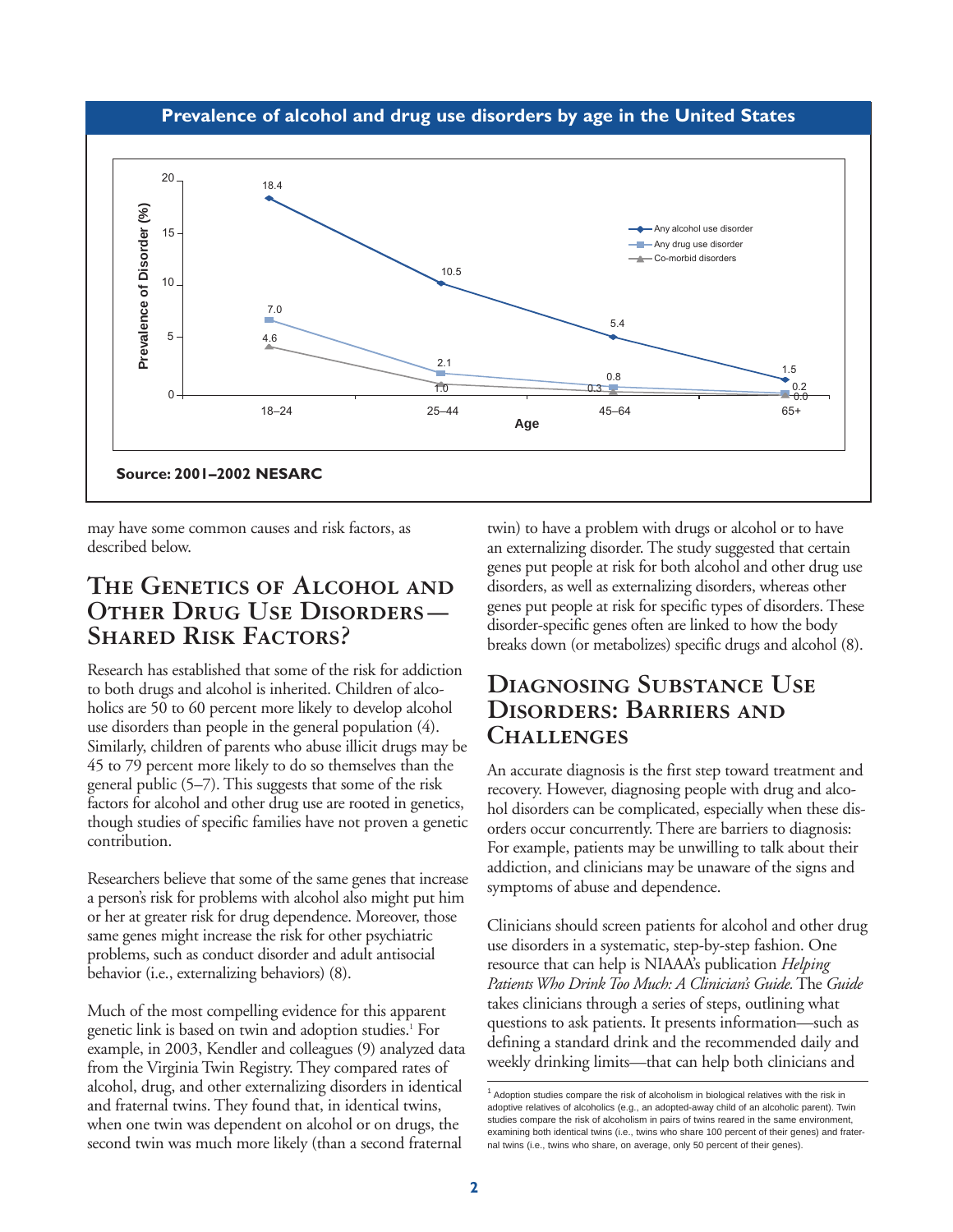patients identify problem-drinking behaviors. (For more infor-mation on the *Guide*, see the resources section of this *Alert*.)

Clinicians also may screen patients for drug problems using instruments such as the Drug Abuse Screening Test (DAST) or the CAGE Adapted to Include Drugs (CAGE–AID), or using a urine drug test (3). Clinicians should take a full history of any patient suspected of having a problem with drugs, asking, for example, about which drugs are used, age of first use, pattern of use, consequences of use, attempts to quit, and treatment history. It also is crucial to evaluate patients for signs of intoxication or withdrawal. Clinicians should assess the patient's psychiatric history, medical history, family history, and social and developmental history. With this information, clinicians will be better equipped to determine whether the patient fits the DSM–IV–TR<sup>2</sup> criteria for substance abuse or dependence (3).

Despite careful screening, however, some substance use disorders go undetected. Patients often misreport their substance use because of the stigma associated with an alcohol or other drug use disorder diagnosis, or they may fear legal reprisals. To address these fears, clinicians should make sure patients know the scope of confidentiality required by law. Clinicians also should make an effort to be empathic,

accepting, and nonjudgmental; to ask questions in a direct and straightforward manner; and to deal with their own discomfort regarding drug use so as not to communicate their anxiety to their patients (3).

Although not as common, some patients overreport their substance use. For example, a patient suffering from untreated or inadequately treated pain may exaggerate his or her use of opiates in order to obtain methadone or buprenorphine (drugs used to treat opioid addiction) to alleviate that pain. Such patients would benefit from treatment by a pain specialist (3).

Additionally, clinicians may fail to recognize substance use disorders because they do not routinely screen for substance use, especially in patients who do not look like "typical substance users." According to NESARC data, there is no typical substance user; problem alcohol and drug use occurs in people across genders, age-groups, and ethnic backgrounds (3). It is important that clinicians evaluate all patients for substance use disorders.

 $2$  Diagnostic and Statistical Manual of Mental Disorders, Fourth Edition, Text Revision. American Psychiatric Association, 2000.

# **THE TERMINOLOGY OF ADDICTION**

In the American Psychiatric Association's (APA's) latest revision of the *Diagnostic and Statistical Manual of Mental Disorders*  (DSM–IV–TR), substance use disorders fall into two categories: *substance abuse* and *substance dependence*. A person can be diagnosed with abuse only if he or she does not fit the criteria for dependence, and a person who meets the criteria for both abuse and dependence is diagnosed with dependence. According to the APA, a dependent person cannot control his or her substance use; substance dependence is "a cluster of cognitive, behavioral and physiological symptoms indicating that the individual continues use of the substance despite significant substance-related problems" (23).

Some scientists believe that, rather than thinking about abuse and dependence as distinct phenomena, it might be more useful to consider a broader concept of "addiction." In a recent study, Saha and colleagues (24) found that alcohol problems occur on a continuum rather than falling into the categories of abuse and dependence. They suggest that having two diagnostic categories may be misleading.

Additionally, O'Brien and colleagues (25) argue that the term "dependence" itself might create confusion, because it has more than one meaning. In the DSM–IV–TR, drug and alcohol dependence involve chronic, relapsing, and compulsive substance use associated with addiction. However, the term dependence can simply refer to changes in the body and brain that cause signs of withdrawal but which are not necessarily associated with addiction—changes which might, for example, occur in patients who are taking pain medication or antidepressants as prescribed for legitimate medical reasons. Because of such ambiguity, clinicians may be reluctant to prescribe substances such as pain medications that can lead to physical dependence (23).

The term "addiction" also has disadvantages, however. As noted by Drs. Henry Kranzler and T.-K. Li in NIAAA's journal *Alcohol Research & Health* (23)*,* addiction carries a stigma that might make clinicians less likely to use this term for fear of alienating their patients. Additionally, like the term "alcoholism," addiction is so widely used in such different contexts that its meaning is imprecise and unclear (23).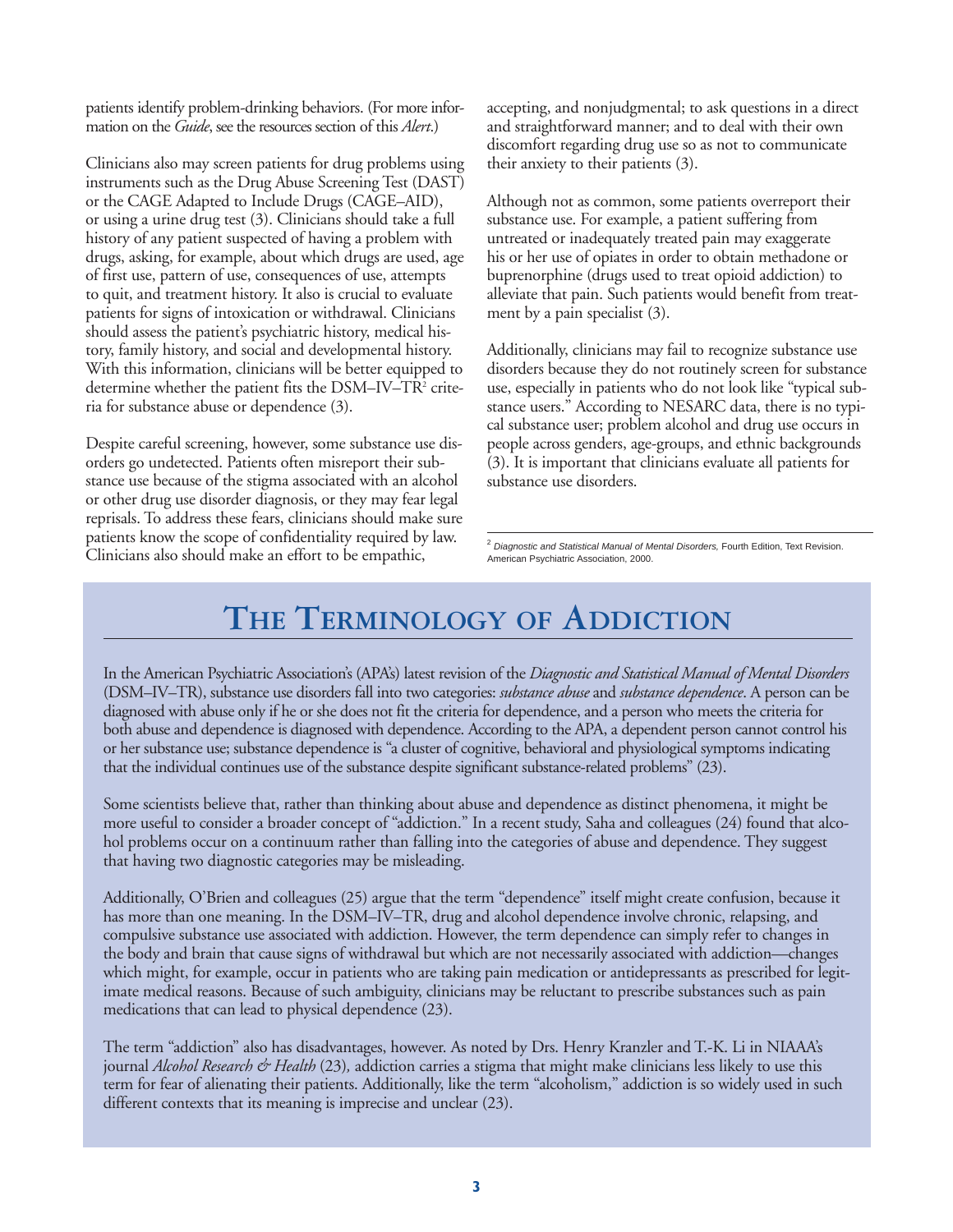Clinicians also may have problems interpreting the DSM–IV–TR criteria, making it difficult to accurately diagnose substance use disorders. As described in the accompanying sidebar, the DSM–IV–TR uses terminology that may be confusing. Some clinicians confuse physical dependence on a substance (i.e., experiencing withdrawal) with the DSM–IV–TR diagnosis of substance dependence. In fact, the vast majority of people who meet criteria for alcohol dependence do not experience withdrawal symptoms when they abruptly discontinue drinking. Additionally, some patients whose substance use is hazardous or harmful may not meet the criteria for substance abuse (3). Such patients still should be evaluated and considered for an intervention aimed at reducing their drinking or otherwise modifying their behavior.

#### **Treatment**

#### *Behavioral therapies*

For most patients, the most effective treatment approaches combine behavioral treatments (i.e., motivation enhancement therapy [MET] and cognitive-behavioral therapy [CBT]) and pharmacological treatments. MET seeks to motivate patients who are resistant to treatment, and CBT gives people the skills to reduce their drinking or to abstain from drinking. Contingency management interventions are another tool. These interventions center on rewarding positive behavior. Behavioral therapy also is an important tool for helping patients comply with medication regimens (10). For more information on behavioral therapies, see Volume 1 of the *Project Combine* monograph series, listed in the resources section of this *Alert*.

#### *Pharmacotherapies*

In addition to behavioral therapy, pharmacotherapies can help patients to curb their use of alcohol and other drugs. This section explores traditional and new medications available to treat alcohol and drug dependence. Volume 2 of the *Project Combine* monograph series provides additional information on medication management (see the resources section of this *Alert*).

*Disulfiram.* Disulfiram interferes with the breakdown of alcohol. When a person taking disulfiram drinks alcohol, it causes a buildup of *acetaldehyde*—a toxic byproduct of alcohol—in the body. This causes a variety of unpleasant

*"In addition to behavioral therapy, pharmacotherapies can help patients to curb their use of alcohol and other drugs."* 

effects, including reddening or flushing of the face and neck, nausea, and nervousness. The U.S. Food and Drug Administration (FDA) approved disulfiram in 1949 for the treatment of alcohol use disorders (10). In a study of 600 male veterans, overall, disulfiram had no effect on long-term abstinence (11). Among individuals who drank, however, the active dosage of the medication (250 mg/day) reduced the number of days the subjects spent drinking. Disulfiram can cause potentially serious effects when combined with alcohol, so the patient's goal must be abstinence (10). Patients who respond well to disulfiram tend to be older, with greater social stability and motivation for recovery; they tend to have a longer drinking history, attend Alcoholics Anonymous meetings, and be free of alcohol-related dementia and other cognitive problems (12,13).

Disulfiram may be useful in treating cocaine addiction, both by producing an adverse reaction similar to that produced with alcohol and by reducing the euphoria associated with the drug (10). Successful treatment with disulfiram requires strict adherence to the medication regimen patients who take disulfiram must be highly motivated to continue treatment.

*Naltrexone.* Naltrexone blocks the activity of a class of molecules (i.e., opiate receptors). These molecules are involved in relaying chemical messages in the brain that are involved in addiction. In addition to an oral form, the FDA has approved a long-acting, injectable form of naltrexone for the treatment of alcohol dependence (10). Research shows that naltrexone reduces the risk of relapse in heavy drinkers; however, there is less evidence that it reduces the number of drinking days or that it helps patients to maintain total abstinence (14,15).

Studies also have shown that naltrexone may be useful in treating drug use disorders, including opioid and cocaine dependence (16). Naltrexone has been approved by the FDA for the treatment of opioid dependence; however, because it can cause acute withdrawal from opiates (potentially making the patient feel very ill), patients should be drug-free for at least 7 days before beginning treatment. Additionally, patients should be warned that if they return to using opiates heavily, they run the risk of death because naltrexone will reduce their tolerance to opiates and put them at risk for overdose (10).

> *Acamprosate.* Acamprosate also affects certain chemical messengers (i.e., neurotransmitters) in the brain (10). Although the FDA approved acamprosate for the treatment of alcohol dependence, research with this medication has produced mixed results. European studies (17–19) have shown that acamprosate not only reduces the risk of heavy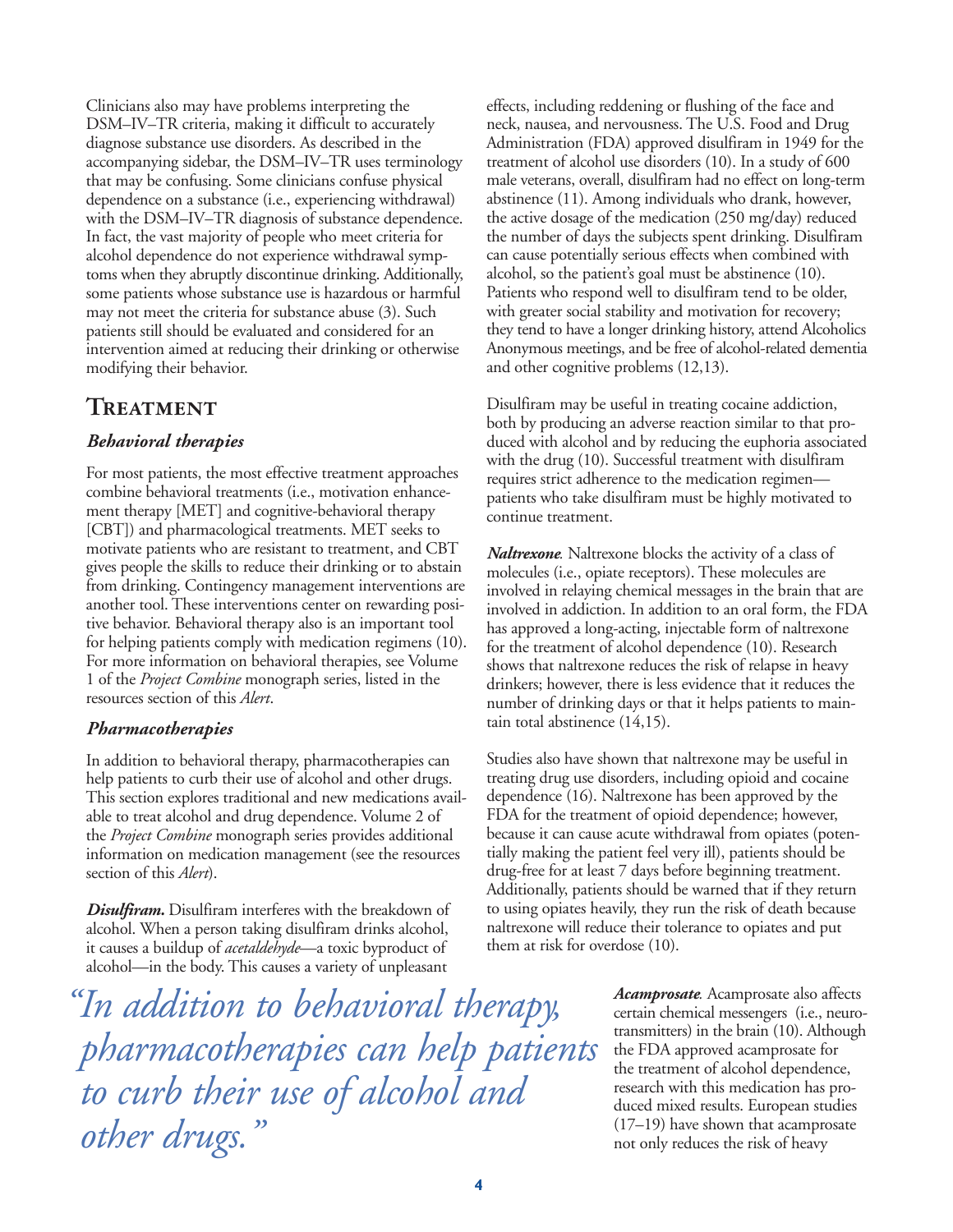drinking, but nearly doubles the likelihood that patients will achieve abstinence. These studies suggest that acamprosate is most useful in patients who develop alcohol dependence later in life, who do not have a family history of alcohol dependence, and who display physical dependence and higher than usual levels of anxiety (20). It is important to note that other studies show that acamprosate is no more effective than placebo (21,22).

*Anticonvulsant medications.* Topirimate has been shown to be an effective treatment for alcohol dependence and may be beneficial for cocaine dependence treatment. Other anticonvulsants, including carbamazepine and valproate, also have shown some effectiveness in treating alcohol use disorders, and they may be especially useful in patients with co-occurring alcohol dependence and bipolar disorder (10).

*Serotonergic and other medications.* Although studies are scarce, some research has shown that medications which target other mechanisms in the brain (selective serotonin reuptake inhibitors [SSRIs], atypical antipsychotic medications, or lithium) may be useful in treating substance use disorders. The medications appear to be particularly useful for treating certain subgroups of alcohol-dependent patients, based on the age of onset of problem drinking (10).

## **Conclusion**

Addictive disorders represent a major health issue both in the United States and worldwide. Because alcohol and drug dependence are likely to co-occur, exploring how alcohol addiction may relate to and interact with other addictions is important. Current research is exploring the underlying causes of addiction, and why alcohol and other drug use disorders co-occur so frequently, as well as how behavioral and drug therapies can best treat these disorders. There is no "magic bullet" for treating addiction—no treatment will work for everyone in every situation. More research is needed to identify effective treatments for different populations, especially youth, older people, and patients with co-occurring psychiatric disorders. Such research is vital to better understand the mechanisms and course of addiction as well as its diagnosis and treatment.

# **References**

**(1) Falk, D.;** Yi, H.-y.; and Hiller-Sturmhöfel, S. An Epidemiologic Analysis of Co-Occurring Alcohol and Drug Use and Disorders: Findings From the National Epidemiologic Survey of Alcohol and Related Conditions (NESARC). Alcohol Research & Health 31(2):100–110, 2008. **(2) Staines, G.L.;** Magura, S.; Foote, J.; et al. Polysubstance use among alcoholics. Journal of Addictive Diseases 20:53–69,

2001. PMID: 11760926. **(3) Arnaout, B.,** and Petrakis, I. Diagnosing Co-Morbid Drug Use in Patients With Alcohol Use Disorders. Alcohol Research & Health 31(2):148–154, 2008. **(4) McGue, M.** The behavioral genetics of alcoholism. Current Directions in Psychological Science 8:109–115, 1999. **(5) Agrawal, A.,** and Lynskey, M. The genetic epidemiology of cannabis use, abuse and dependence. Addiction 101:801–812, 2006. PMID: 16696624. **(6) Kendler, K.S.;** Jacobson, K.C.; Prescott, C.A.; and Neale, M.C. Specificity of genetic and environmental risk factors for use and abuse/dependence of cannabis, cocaine, hallucinogens, sedatives, stimulants, and opiates in male twins. American Journal of Psychiatry 160:687–695, 2003. PMID: 12668357. **(7) Tsuang, M.T.;** Bar, J.L.; Harley, R.M.; and Lyon, M.J. The Harvard Twin Study of Substance Abuse: What we have learned. The Harvard Review of Psychiatry 9:267–279, 2001. PMID: 11600486. **(8) Dick, D.M.;** and Agrawal, A., The genetics of alcohol and other drug dependence. Alcohol Research & Health 31(2):111–118, 2008. **(9) Kendler, K.S.;** Prescott, C.A.; Myers, J.; and Neale, M.C. The structure of genetic and environmental risk factors for common psychiatric and substance use disorders in men and women. Archives of General Psychiatry 60:929–937, 2003. PMID: 12963675. **(10) Arias, A.J.,** and Kranzler, H. Treatment of co-occurring alcohol and other drug use disorders. Alcohol Research & Health 31(2):155–167, 2008. **(11) Fuller, R.K.;**  Branchey, L.; Brightwell, D.R.; et al. Disulfiram treatment of alcoholism: A Veterans Administration cooperative study. JAMA: Journal of the American Medical Association 256(11):1449–1455, 1986. PMID: 3528541. **(12) Fuller, R.K.,** and Gordis, E. Does disulfiram have a role in alcoholism treatment today? Addiction 99(1):21–24, 2004. PMID: 14678055. **(13) Suh, J.J.;** Pettinati, H.M.; Kampman, K.M.; and O'Brien, C.P. The status of disulfiram: A half of a century later. Journal of Clinical Psychopharmacology 26(3):290–302, 2006. PMID: 16702894. **(14) Bouza, C.;**  Angeles, M.; Munoz, A.; and Amate, J.M. Efficacy and safety of naltrexone and acamprosate in the treatment of alcohol dependence: A systematic review. Addiction 99(7):811–828, 2004. PMID: 15200577. **(15) Srisurapanont, M.,** and Jarusuraisin, N. Opioid antagonists for alcohol dependence. Cochrane Database of Systematic Reviews (1):CD001867, 2005. PMID: 15674887. **(16) Schmitz, J.M.;** Stotts, A.L.; Rhoades, H.M.; and Grabowski, J. Naltrexone and relapse prevention treatment for cocaine-dependent patients. Addictive Behavior 26(2):167–80, 2001. PMID: 11316375. **(17) Bouza, C.;** Angeles, M.; Munoz, A.; and Amate, J.M. Efficacy and safety of naltrexone and acamprosate in the treatment of alcohol dependence: A systematic review. Addiction 99(7):811–828, 2004. PMID: 15200577 2008. **(18) Chick, J.;**  Lehert, P.; and Landron, F. Does acamprosate improve reduction of drinking as well as aiding abstinence? Journal of Psychopharmacology 17(4):397–402, 2003. **(19) Mann, K.;** Lehert, P.; and Morgan, M.Y. The efficacy of acamprosate in the maintenance of abstinence in alcohol-dependent individuals: Results of a meta-analysis. Alcoholism: Clinical and Experimental Research 28(1):51–63, 2004. PMID: 14745302. **(20) Verheul, R.;** Lehert, P.; Geerlings, P.J.; et al. Predictors of acamprosate efficacy: Results from a pooled analysis of seven European trials including 1485 alcoholdependent patients. Psychopharmacology (Berl) 178(2–3):167–173, 2005. PMID: 15322728. **(21) Mason, B.J.;** Goodman, A.M.; Chabac, S.; and Lehert, P. Effect of oral acamprosate on abstinence in patients with alcohol dependence in a double-blind, placebo-controlled trial: The role of patient motivation. Journal of Psychiatric Research 40(5):383–393, 2006. PMID: 16546214. **(22) Anton, R.F.;** O'Malley, S.S.; Ciraulo, D.A.; et al. Combined pharmacotherapies and behavioral interventions for alcohol dependence: The COMBINE study: A randomized controlled trial. JAMA: Journal of the American Medical Association 295(17):2003–2017, 2006b. PMID: 16670409. **(23) Kranzler, H.,** and Li, T.-K. What is Addiction? Alcohol Research & Health 31(2):93–95, 2008. **(24) Saha,T.D.;** Chou, S.P.; and Grant, B.F. Toward an alcohol use disorder continuum using item response theory: Results from the National Epidemiologic Survey on Alcohol and Related Conditions. Psychological Medicine 36:931–941, 2006. **(25) O'Brien, C.P.;** Volkow, N.; and Li, T.-K. What's in a word? Addiction versus dependence in DSM-V. American Journal of Psychiatry 163:764–765, 2006. PMID: 16648309.